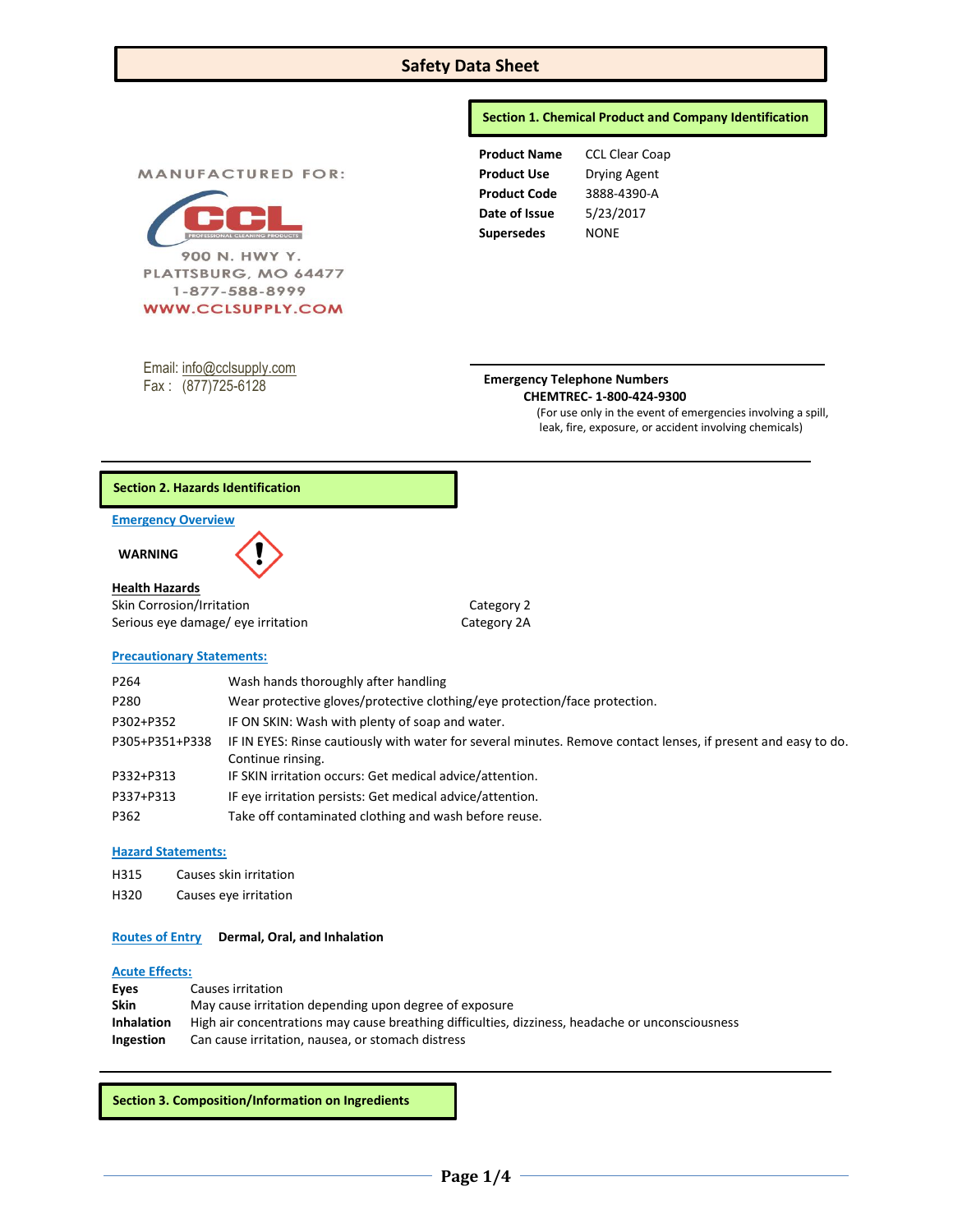| Name of Hazardous Ingredients | <b>CAS Number</b> | % by Weight |
|-------------------------------|-------------------|-------------|
| 2-butoxyethanol               | 111-76-2          |             |
| Petroleum Distillates         | 64741-44-2        | <15         |
| Quaternary Ammonium Compounds |                   | <15         |
| 2-Propanol                    | 67-63-0           |             |

### **Section 4. First Aid Measures**

**Eye Contact** Flush immediately with cool running water. Remove contact lenses if used, and then flush again. **Skin Contact** Flush skin with water for 15 minutes. Use a mild soap. Remove contaminated clothing and wash before reuse. **Inhalation** Avoid excessive contact with mist. Remove to fresh air. If breathing is difficult, administer oxygen. **Ingestion** Rinse mouth; then drink two glasses of water. Do not induce vomiting. Never give anything to an unconscious person orally.

**Section 5. Fire Fighting Measures National Fire Protection Association (U.S.A)** National Fire Protection Association (U.S.A) (estimated rating)



**Hazardous Combustion Products** N/A **Unsuitable Extinguishing Media** N/A

**Extinguishing Media Water, fog, foam, fine water spray, dry chemical or CO<sub>2</sub> Fire Fighting Procedures** Wear protective gear. Use water spray to cool fire-exposed containers.

**Section 6. Accidental Release Measures**

**Spill Clean Up** All spilled material must be contained and kept out of waterways, sewers and drains. The spilled chemical should be absorbed with an inert material. Flush cleaned area thoroughly with water.

#### **Section 7. Handling and Storage**

**Handling and Storage** Keep container tightly closed when not in use. Do not store in an area of high temperature. Do not store in an area of oxidizing/reducing agents. Keep out of the reach of children.

### **Section 8. Exposure Controls/Personal Protection**

#### **Exposure Limits**

| <b>Product Name</b>        | <b>OSHA PEL</b> | <b>NIOSH REL</b> | <b>AIHA WEEL</b> | <b>ACGIH TLV</b> |
|----------------------------|-----------------|------------------|------------------|------------------|
| 2-butoxvethanol (111-76-2) | 50ppm           | 5ppm             |                  | 20ppm            |
| 2-propanol (67-63-0)       | 400ppm          | 400ppm           |                  | 200ppm           |

**Engineering Controls** Ventilate to maintain below exposure limits



**Section 9. Physical and Chemical Properties**

**Physical State** Liquid **Explosive Limits** N/A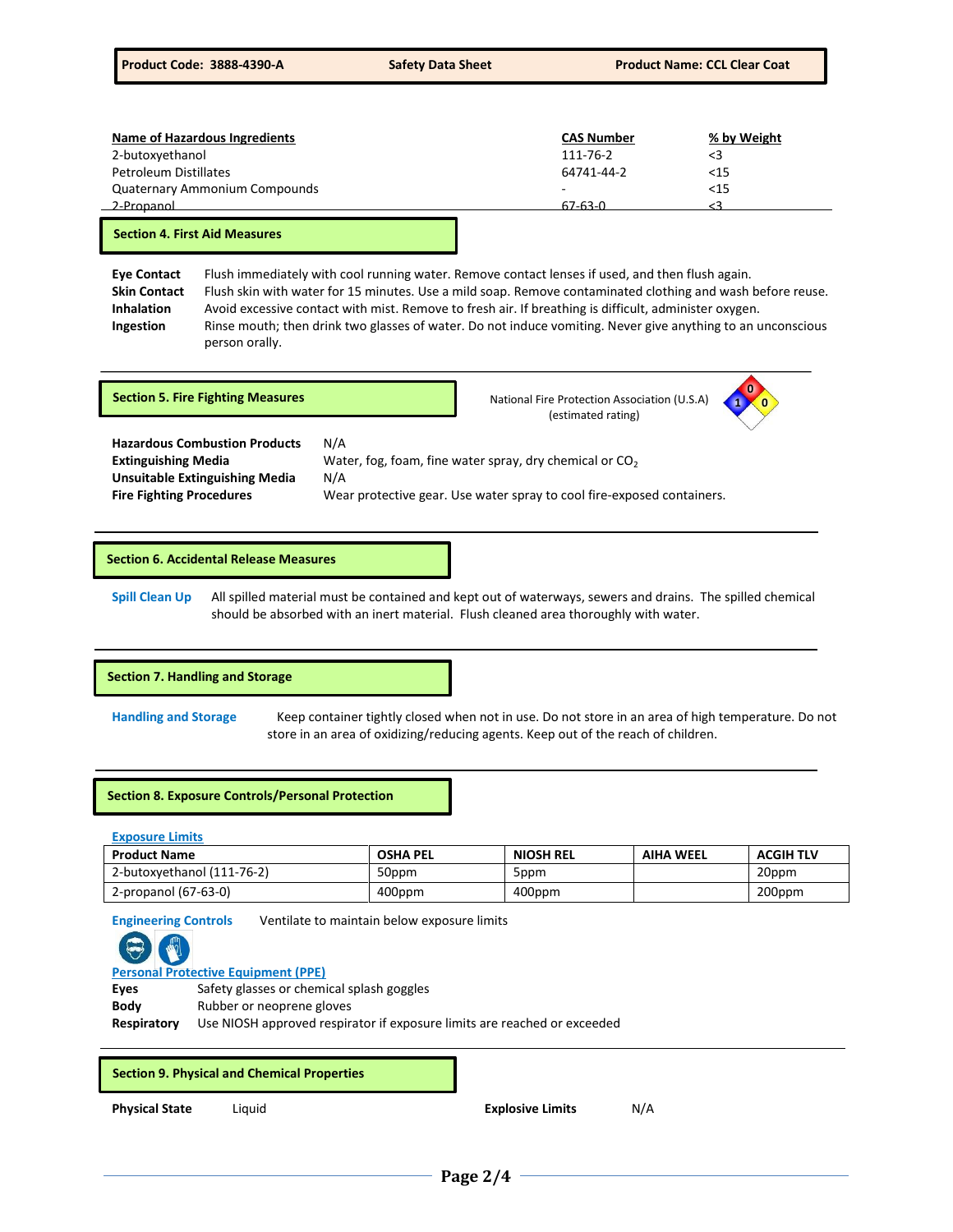**Product Code: 3888-4390-A** Safety Data Sheet **Product Name: CCL Clear Coat** 

| Color                   | Clear yellow | <b>Vapor Pressure</b>        | N/A           |
|-------------------------|--------------|------------------------------|---------------|
| Odor                    | Citrus       | <b>Vapor Density</b>         | N/A           |
| <b>Odor Threshold</b>   | N/A          | <b>Relative Density</b>      | N/A           |
| рH                      | $7.0 - 9.0$  | Solubility                   | Dispersible   |
| <b>Freezing Point</b>   | N/A          | <b>Partition Coefficient</b> | N/A           |
| <b>Boiling Point</b>    | N/A          | <b>Auto-Ignition Temp.</b>   | N/A           |
| <b>Flash Point</b>      | None         | <b>Decomposition Temp.</b>   | N/A           |
| <b>Evaporation Rate</b> | N/A          | <b>Viscosity</b>             | N/A           |
| Flammability            | N/A          | <b>Specific Gravity</b>      | $0.92 - 0.97$ |

# **Section 10. Stability and Reactivity**

| <b>Stability and Reactivity</b>         | Stable                                       |
|-----------------------------------------|----------------------------------------------|
| Incompatibility                         | N/A                                          |
| <b>Hazardous Polymerization</b>         | Will not occur                               |
| <b>Hazardous Decomposition Products</b> | N/A                                          |
| <b>Conditions to Avoid</b>              | Do not store or use at elevated temperatures |

# **Section 11. Toxicological Information**

| <b>Routes of Entry</b><br><b>Symptoms</b> | Dermal, Oral and Inhalation<br>Irritation                                             |
|-------------------------------------------|---------------------------------------------------------------------------------------|
| <b>Skin Irritant</b>                      | Yes                                                                                   |
| Eye Irritant                              | <b>Yes</b>                                                                            |
| <b>Sensitizers</b>                        | Not determined                                                                        |
| <b>Mutagenicity</b>                       | No information found                                                                  |
| Carcinogenicity                           | 2-butoxyethanol and 2-propanol: IARC Group 3 (not classifiable as a human carcinogen) |
| <b>Reproductive Toxicity</b>              | No information found                                                                  |
| <b>Target Organs</b>                      | None                                                                                  |

There is no toxicological data for this product as a whole. Based on relevant ingredients with known acute toxicity, the acute toxicity estimate using the additive formula (ATE) has been determined.

# **Acute Toxicity**

| Test              | <b>Results</b>      | <b>Basis</b>                     |
|-------------------|---------------------|----------------------------------|
| Dermal            | 6,250 mg/kg         | ATE determined beyond Category 4 |
| Oral              | 5,470 mg/kg         | ATE determined beyond Category 4 |
| <b>Inhalation</b> | $35.2 \text{ mg/l}$ | ATE determined beyond Category 4 |

# **Section 12. Ecological Information**

**Environmental Effects** No ecological information available

**Section 13. Disposal Considerations** 

**Waste Information** Dispose of in accordance with all Federal, State and Local pollution control regulations.

| Section 14. Transportation Information |           |                        |                |                        |            |
|----------------------------------------|-----------|------------------------|----------------|------------------------|------------|
|                                        |           |                        |                |                        |            |
| Regulatory                             | UN number | <b>Proper Shipping</b> | <b>Classes</b> | <b>Packaging Group</b> | Label Code |